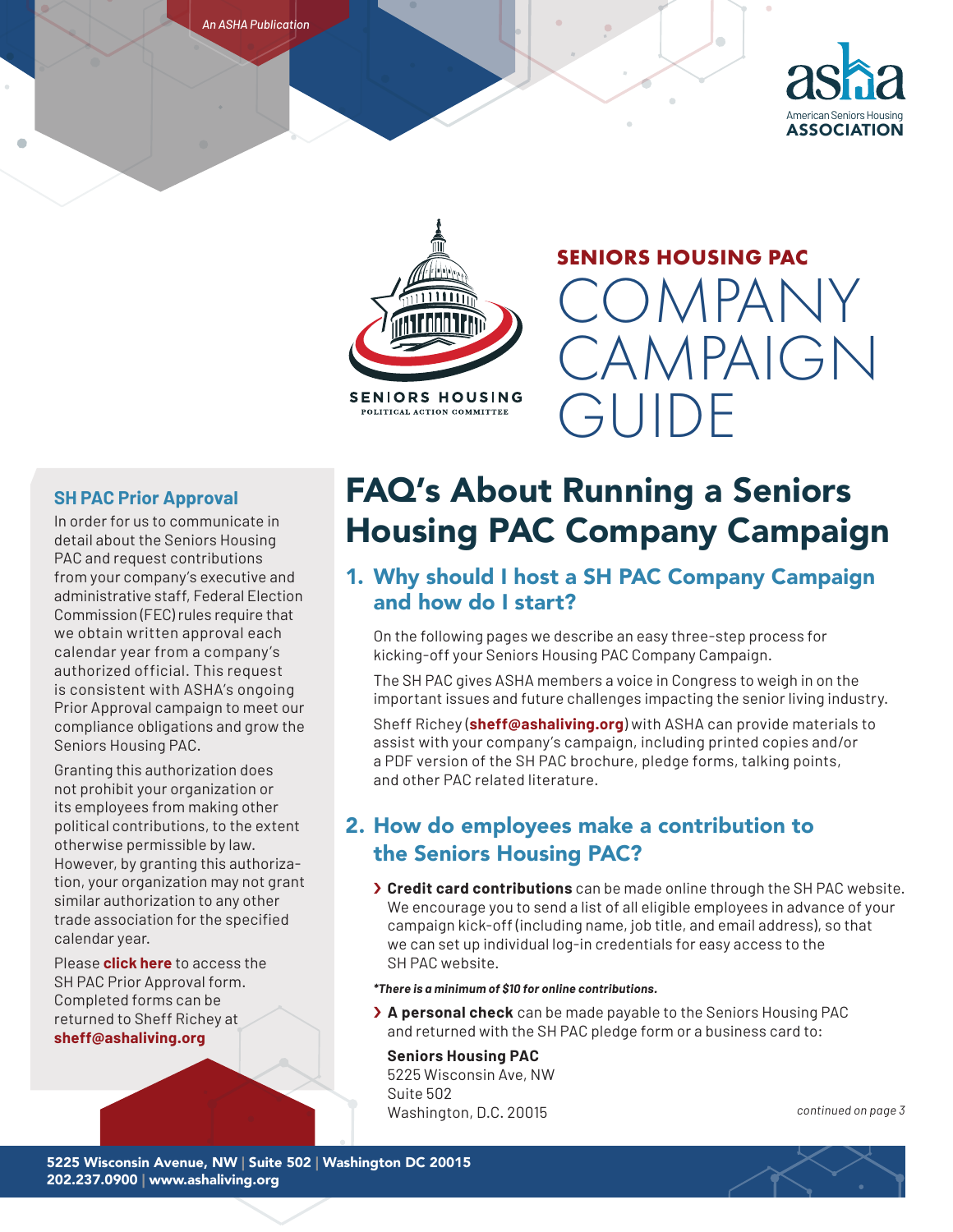

## Send email/memo to "kick-off" Seniors Housing PAC Company Campaign

- › Send a "kick-off" email/memo to all employees who are **"eligible"** to contribute. Eligible employees include executive and administrative level personnel who are salaried (not paid hourly) with management or supervisory responsibilities.
- › In your email/memo, we recommend you set a **beginning and end date** for your company's campaign. This will help communicate a sense of urgency and help ensure that contributions are made within a set timeframe. We suggest a timeframe of 3 to 4 weeks from start to finish for your campaign.
- › Set a company participation goal (i.e. 100% of C-Suite Level, 75% of Director Level, etc.).
- › Executive leadership participation is important and sets an example for team members. Participation at all levels makes a strong campaign.
- › Designate a contact to collect pledges and keep track of who plans on participating in your company's campaign.
- › We recommend your company coordinator check in regularly with Sheff Richey on pledges paid/received to assist with tracking campaign totals.
- > Be sure to thank new donors soon after they have made their pledge.

#### **Sample Kick-Off E-Mail from CEO or Executive in Charge of Company's Campaign:**

#### Hello Team,

I hope you will join me in giving [Company Name] a strong voice on policy issues impacting our profession by supporting our 2021 Seniors Housing PAC Campaign. The Seniors Housing PAC helps the American Seniors Housing Association (ASHA) to advocate on [Company Name's] behalf and on behalf of the senior living industry.

Advocacy is a three-legged stool — lobbying (done by ASHA), grassroots (done by all of us) and funding for political contributions. Each is less effective without the others.

The Seniors Housing PAC allows us to:

- ✓ Support candidates on both sides of the aisle who understand and value the work of our company and industry.
- ✓ Tell the [Company Name] story and bring our collective expertise to those who make policy decisions impacting our operations and business model.
- ✓ Stand out among the many other interest groups advocating lawmakers.

Our Company Campaign will run from [Beginning Date] to [Ending Date]. I hope you will consider joining me and your colleagues by contributing to the Seniors Housing PAC today. I have included the Seniors Housing PAC brochure and pledge form. Please contact [Designated Contact] with your pledge amount and for more information on how to make your PAC contribution.

Sincerely, **[CEO/Executive in charge of Campaign]**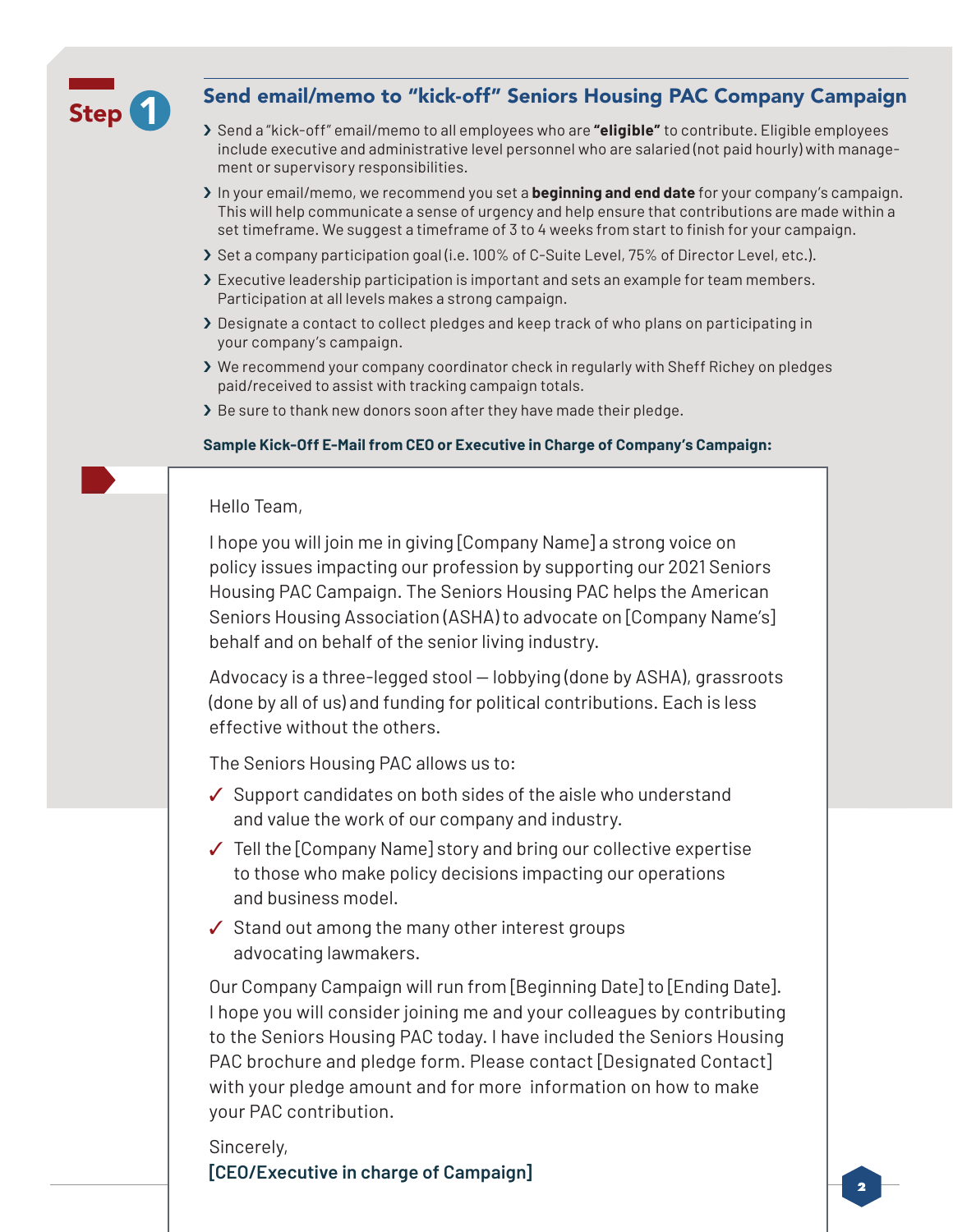

*continued from cover*

› **Bulk company contribution** you can also designate one person to collect employee contributions and send in one mailing within 10 days of collection. Either way is acceptable. Be sure to reference your company's campaign with your contribution(s).

**Contributions must be made by personal check or credit card. Corporate contributions are prohibited by law.**

## 3. Are there recommended contribution amounts?

Contributions at all levels help grow the SH PAC and are an essential part of the Seniors Housing PAC's success. Participation from executive leadership is important because it sets an example for other team members. Contributions are strictly **voluntary.**

*\* Contributions at the \$500 and above level receive a special recognition gift from the SH PAC.*